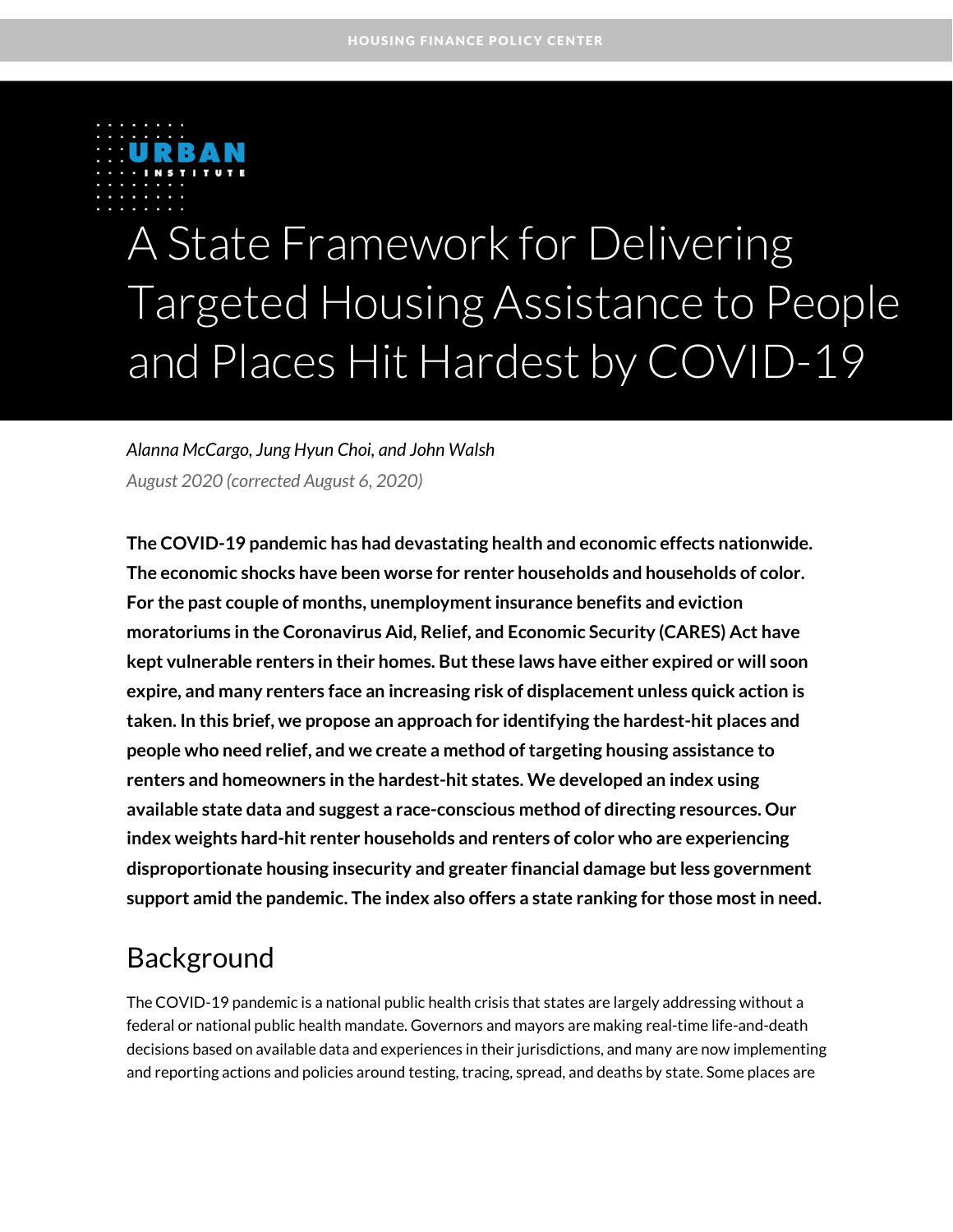experiencing alarming spikes in cases and deaths, which is putting extreme pressure on health care systems and on state and local budgets and resources. This pandemic is also exposing deep rooted racial inequality (Neal and McCargo 2020) and having disproportionate effects on people of color. An economic crisis is also being fought, with unemployment claims at record levels, and as households face deep distress and housing insecurity, all while houses and apartments have become full-time workplaces, schools, child care facilities, and quarantine spaces for people fighting the virus, often from home.

In March, we quantified the number of homeowners and renters<sup>1</sup> that would be potentially affected by the economic fallout and the massive income and job losses that came as businesses shut down and people were asked to stay home. We analyzed jobless claims and indicated that workers in low-income occupations would be most economically devastated. $^2$  Data trends showed that the economic fallout would hit America's 43 million renters<sup>3</sup> harder than it would hit homeowners and that we were headed toward a national crisis. Now, almost five months into this pandemic, the virus is raging in new places, people are still out of work, and many of the protections and provisions that were passed in the CARES Act in March are set to expire. The CARES Act covers only one in four rentals, <sup>4</sup> which is insufficient for the magnitude of this crisis.

The national moratorium on evictions has expired, and we are facing a potential wave of housing displacement and homelessness. In addition, supplemental unemployment insurance benefits, which provided an extra \$600 a week for struggling Americans, has ended for many workers who lost their jobs and millions more who are losing work now. While homeowners can defer mortgage payments using a forbearance plan, renters (who mostly relied on government subsidies to make rental payments if they lost their employment income) have few options. There will be a surge in need for local housing services, supportive housing, and homeless shelters to temporarily house families. Some places, including cities, suburbs, and rural regions, are in for a prolonged period of distress that will severely strain local economies. Additionally, many local agencies and nonprofit providers are not equipped, nor do they have the capacity or funding, to safely house more people or provide the services, counseling, and educational supports that will be needed as nearly all schools begin the year virtually. State and local rental assistance programs<sup>5</sup> offer huge lessons about what works and can guide future solutions and policies.

The House of Representatives passed the Health and Economic Recovery Omnibus Emergency Solutions Act in May, which proposes another \$1 trillion for state and local<sup>6</sup> governments, includes sweeping reforms that would cover more renters and homeowners than did the CARES Act, and addresses some issues from the first bill that caused disparities. The Senate has yet to pick up that bill, and time has run out. The Senate introduced a Housing Assistance Fund proposal that directs the US Treasury to provide funds to state housing finance agencies (HFAs) for emergency housing needs for both renters and owners. To weather the housing instability families are experiencing now and are likely to face in the coming months, we need a large-scale funding mechanism with targeted programming that can efficiently funnel additional support to the hardest-hit housing markets and that can enable citizens and supportive housing service providers to provide shelter and prevent homelessness. There are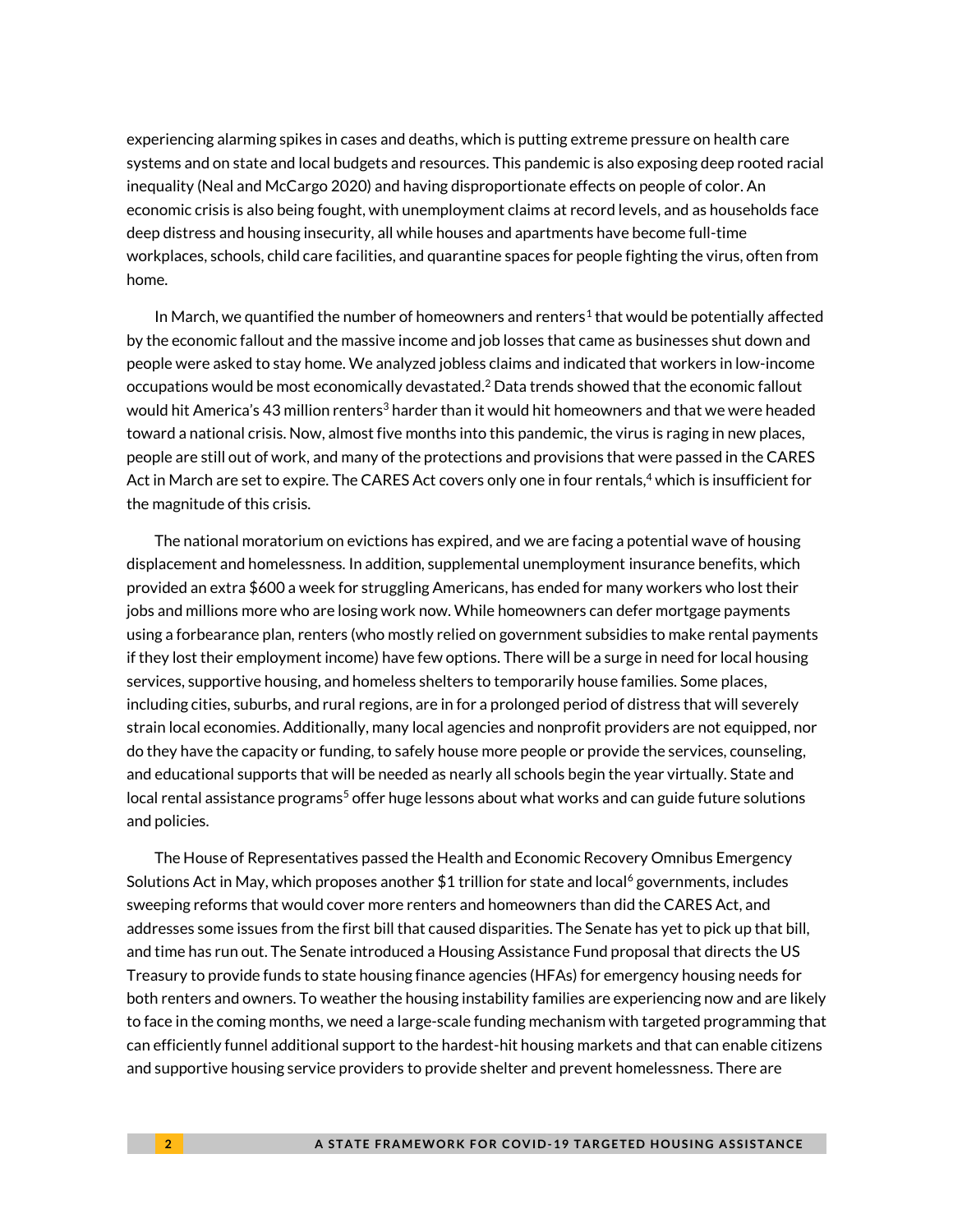several vehicles for funding emergency housing assistance available through HUD and initial CARES Act funding that is flowing through state HFAs now. Getting rental assistance<sup>7</sup> programs delivered at scale and off the ground quickly along with eviction and foreclosure mitigation counseling and credit counseling programs for delinquent mortgages are key priorities. As states administer these programs, having ways to direct funding and ensure housing relief flows to those who need it most is vital.

Housing is health care<sup>8</sup> in this pandemic, and ensuring people can remain safely housed should be a top policy priority for federal, state, and local governments. One lesson we learned from the last financial crisis was that federal intervention alone and sweeping steps applied nationally were not enough, and state and local intervention is needed. Given the significant size of America's renter population that is affected by this crisis and the inadequate rental assistance support and infrastructure that was in place before the pandemic, we must direct funds to support renters and landlords and keep people housed and bring all resources to bear.

After the Great Recession began, the federal government, as part of its economic recovery act, established the Hardest Hit Fund<sup>9</sup> in 2010, which funneled critical funding through state HFAs to enable programming that was locally tailored to support foreclosure mitigation and prevention for struggling homeowners who were deeply underwater or unable to make monthly mortgage payments. Each HFA developed new targeted programs to meet their most pressing needs. The initial program reached homeowners in 18 states and the District of Columbia, channeling \$10 billion in housing relief funding during the Great Recession. This experience provides some lessons (Snyder 2016) about how to allocate funding to the people and places that most need it and how to use the funding to support local housing needs. The initial Hardest Hit Fund program focused on homeowners and did not emphasize rental assistance as a priority. We are suggesting an approach that puts renters as the highest priority in determining the hardest-hit states.

# A Method for Targeting Funding Based on Key Housing Indicators

To get ahead of the looming housing crisis, reestablishing a program like the Hardest Hit Fund to support people and places hit hard by COVID-19 and expanding and prioritizing direct funding to renter households, small landlords, supportive housing, and local counseling service providers and shelters would help. There is precedent for this, several federal and state mechanisms already exist to deliver, and programs can be set up and managed as a national rollout like it was in the past housing crisis, with reporting and monitoring of eligibility requirements along the way to ensure the funds are equitably distributed to the people, communities, and providers who need them most.

Several major housing groups, such as Habitat for Humanity (2020), have proposed establishing a Housing Assistance Fund similar to the Hardest Hit Fund to support struggling renters and homeowners. Per the National Council of State Housing Agencies, state HFAs are already innovating with the funding they received for COVID-19 relief (NCSHA 2020) and Emergency Solutions Grants from HUD, but those dollars are limited. A phased approach to funding states could initially prioritize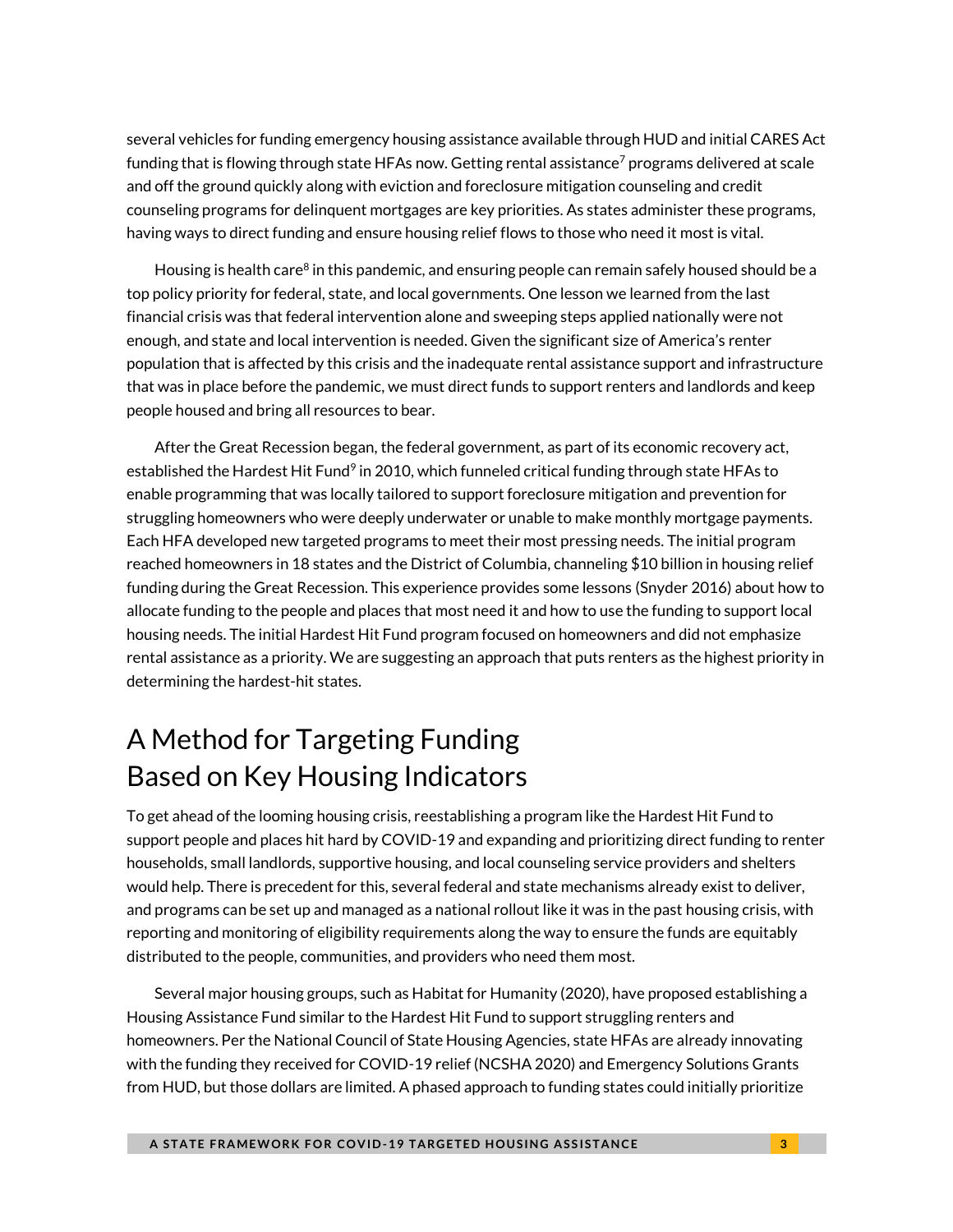programs that provide rental relief payments to households who are sick or experiencing a COVID-19 related death, households experiencing unemployment or have suffered a severe loss of income, households without shelter (including support directed toward supportive housing and homeless shelter expansion and temporary housing), and households in need of legal support and housing counseling assistance. Future phases could include additional funds to support foreclosure prevention mitigation and counseling services for homeowners who are in forbearance, unemployed, and facing default and to support an expansion to the next wave of hardest-hit housing markets.

In analyzing data and key housing indicators, we combined variables to determine what the hardesthit states for an initial phase of emergency housing relief funding would be. We applied a ranking estimate on the key state indicators to come up with a list of states that most urgently need programs and dollars for rental housing relief and wraparound supports.

From state-level data, we chose four variables—share of renters experiencing rent burden, share of people of color who missed or deferred last month's rental payment, share of loans in delinquency, and the unemployment rate—that represent housing insecurities and labor market conditions. We weighted these variables to emphasize renters who are more vulnerable than homeowners in the pandemic, $^{10}$  and we included two variables for renters and one for homeowners. Rent-burdened households are those who spend more than 30 percent of their income on rent.

Additionally, prior research<sup>11</sup> found that renters of color experienced a greater loss of employment income, were more likely to miss or defer their rent payments, and expressed less confidence in making future rent payments. These renters, on average, have less wealth and are more vulnerable to financial shocks than white renters.<sup>12</sup> Income-driven programs do not always offer the most equitable outcomes, and a household's starting wealth is important for understanding its ability to withstand an economic crisis. Therefore, we chose the share of renters of color who missed or deferred last month's rental payment. We also ran our analysis using the share of all renters that missed or deferred rent payments in the previous month and found no significant changes to the rankings. But as COVID-19 has hit communities of color harder than it has hit white communities—indicated by the infection rate, unemployment rate, and the share of missed housing payments—we are recommending an approach to race-conscious policymaking, as racial equity is important for deciding how funding is allocated. To capture housing market distress for homeowners and landlords, we used 30-day delinquency rate data from the Black Knight database.

Limited by a scarcity of timely data, our variables are chosen based on what we had access to and what we understand to be key drivers of the COVID-19 housing crisis. Though imperfect, they introduce a way to rank states using racial equity factors in this crisis, but we tested several data points and scenarios and found very little change to the final list of hardest-hit states in terms of housing. This provides a baseline model for policymaking decisions, and the variables and factors can be refined as more real-time data become available. If the impact of COVID-19 worsens in some states as the pandemic continues, we can update our analysis using updated data to determine where additional funding is necessary.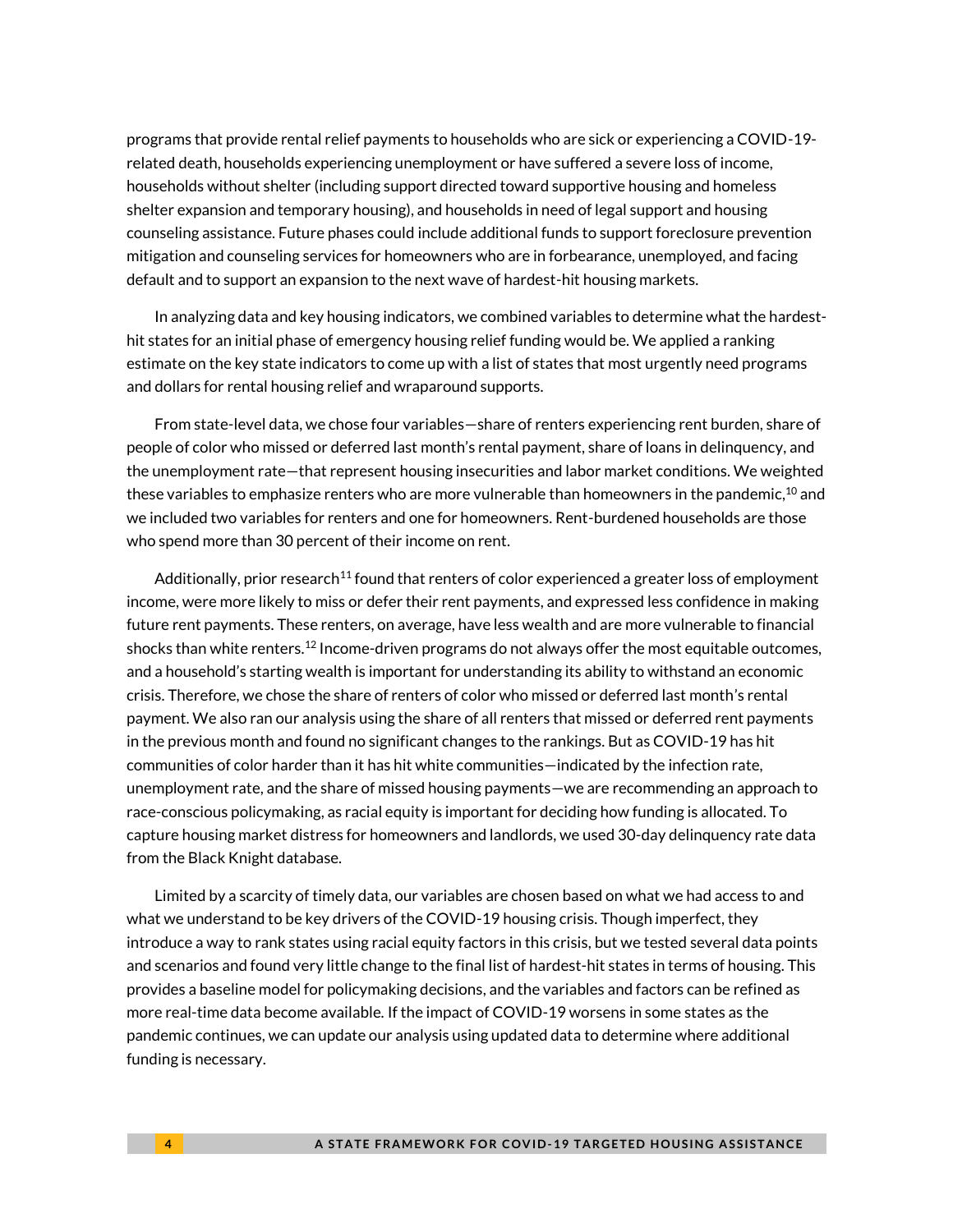Table 1 presents the list of variables, the period they were collected, and the data source. To determine the hardest-hit states, we ranked the state for each variable and added up the rankings and reranked the states using the aggregate value of the four ranks. If the aggregate ranking score was the same for multiple states, the tiebreaker went to the states with the higher share of renters who missed or deferred last month's rental payment.

### TABLE 1

### **Four Variables for Determining the Hardest-Hit States**

| Variable                                                                        | Sample period | Source                                           |
|---------------------------------------------------------------------------------|---------------|--------------------------------------------------|
| Share of renters experiencing rent burden                                       | 2018          | <b>American Community Survey</b>                 |
| Share of renters of color who missed or deferred<br>last month's rental payment | May-June 2020 | Census Bureau's Household<br><b>Pulse Survey</b> |
| Share of loans in delinguency                                                   | June 2020     | Black Knight                                     |
| Unemployment rate                                                               | June 2020     | <b>Bureau of Labor Statistics</b>                |

# Hardest-Hit States for COVID-19 Emergency Housing Support

Figure 1 and table 2 show the ranking of the hardest-hit states. High-ranking states include New York, New Jersey, Louisiana, Florida, and Nevada, states the coronavirus and job losses hit hard. Based on the ranking, a formula for estimating each state's need per capita would need to be developed to ensure the allocations were equitably distributed based on the state's need. Appendix table A.1 presents state rankings for the four variables and the aggregate value of the four rankings.

At the time of this writing, the expiration of the federal eviction moratorium has left 12 states with no protection against evictions, with moratoriums expiring in six states in the coming weeks. $^{13}$  With no legal protection, renters facing economic hardships caused by COVID-19 will be left vulnerable to a wave of eviction proceedings.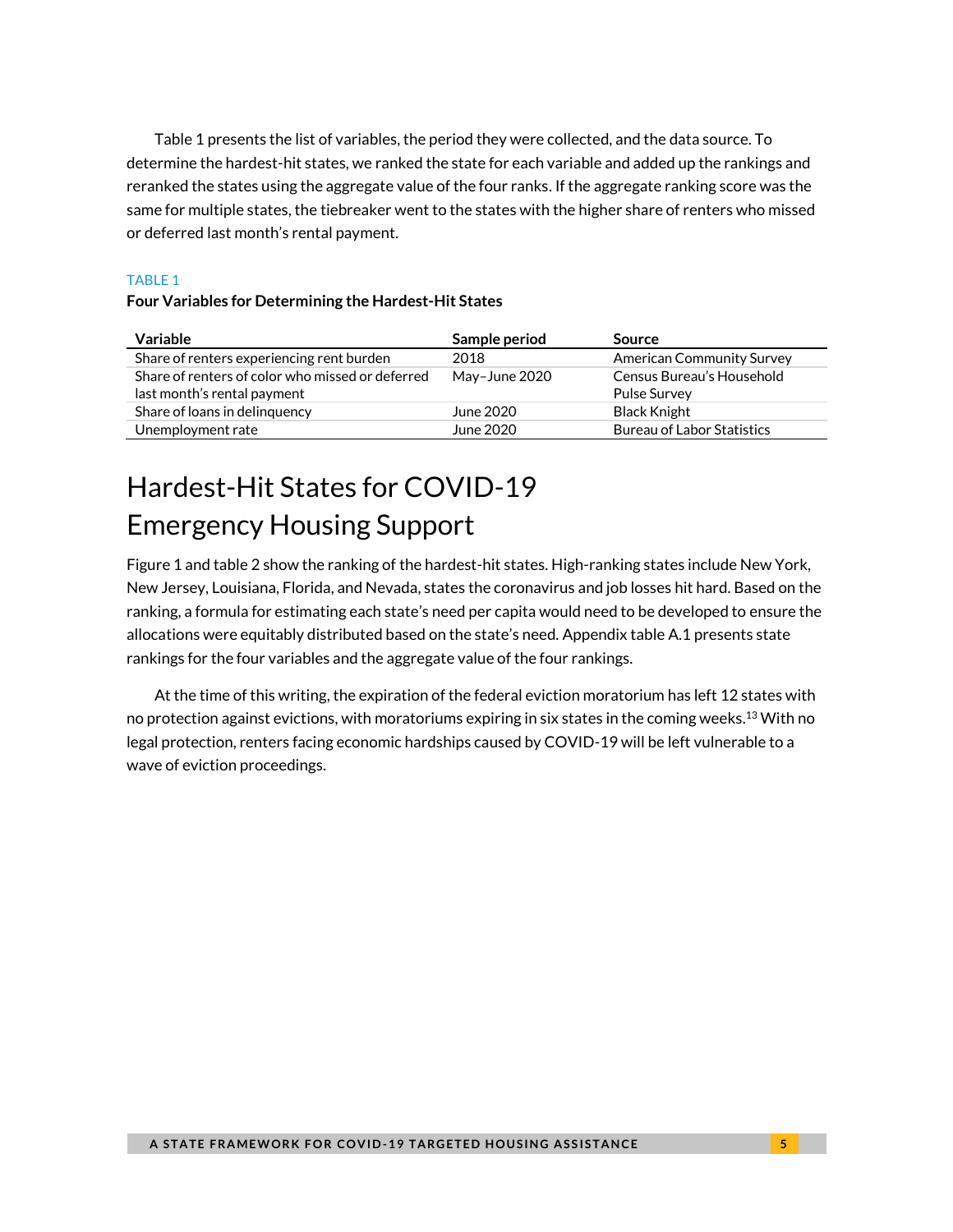#### FIGURE 1

**Hardest-Hit States**



**Source:** Urban Institute calculations based on data from the American Community Survey, Black Knight, the Census Bureau's Household Pulse Survey, and the Bureau of Labor Statistics.

**Note:** Appendix table A.1 shows how we calculated the aggregate ranking scores.

#### TABLE 2

### **State Rankings by Hardest-Hit Housing Markets**

|              |                      | Rent-      | Renters of color who |             |                     |
|--------------|----------------------|------------|----------------------|-------------|---------------------|
|              |                      | burdened   | missed or deferred   | Delinquency | <b>Unemployment</b> |
|              | Ranking and state    | households | rent                 | rate        | rate                |
| $\mathbf{1}$ | New York             | 50.6%      | 28.6%                | 11.3%       | 15.7%               |
| 2            | New Jersey           | 49.9%      | 28.2%                | 12.1%       | 16.6%               |
| 3            | Louisiana            | 52.1%      | 30.8%                | 12.4%       | 9.7%                |
| 4            | Florida              | 55.0%      | 24.3%                | 10.6%       | 10.4%               |
| 5            | Nevada               | 50.5%      | 20.7%                | 10.3%       | 15.0%               |
| 6            | <b>Illinois</b>      | 46.7%      | 28.5%                | 8.8%        | 14.6%               |
| 7            | Pennsylvania         | 46.0%      | 29.1%                | 9.2%        | 13.0%               |
| 8            | Maryland             | 49.0%      | 34.6%                | 10.4%       | 8.0%                |
| 9            | Connecticut          | 51.2%      | 21.6%                | 10.6%       | 9.8%                |
| 10           | Delaware             | 48.9%      | 23.5%                | 8.2%        | 12.5%               |
| 11           | Mississippi          | 46.1%      | 24.7%                | 12.9%       | 8.7%                |
| 12           | California           | 53.4%      | 18.7%                | 7.7%        | 14.9%               |
| 13           | South Carolina       | 46.1%      | 28.9%                | 9.0%        | 8.7%                |
| 14           | Michigan             | 46.1%      | 25.2%                | 7.2%        | 14.8%               |
| 15           | Hawaii               | 51.4%      | 8.8%                 | 9.8%        | 13.9%               |
| 16           | Massachusetts        | 48.4%      | 18.6%                | 7.6%        | 17.4%               |
| 17           | Texas                | 47.3%      | 20.8%                | 10.5%       | 8.6%                |
| 18           | Georgia              | 48.0%      | 21.7%                | 10.8%       | 7.6%                |
| 19           | Rhode Island         | 45.5%      | 20.7%                | 8.5%        | 12.4%               |
| 20           | District of Columbia | 48.3%      | 25.0%                | 7.4%        | 8.6%                |
| 21           | Alabama              | 44.9%      | 27.6%                | 9.8%        | 7.5%                |
| 22           | Ohio                 | 43.6%      | 23.2%                | 8.0%        | 10.9%               |
| 23           | Tennessee            | 46.0%      | 20.6%                | 8.3%        | 9.7%                |
| 24           | New Hampshire        | 47.9%      | 18.9%                | 6.7%        | 11.8%               |

**6 A STATE FRAMEWORK FOR COVID-19 TARGETED HOUSING ASSISTANCE**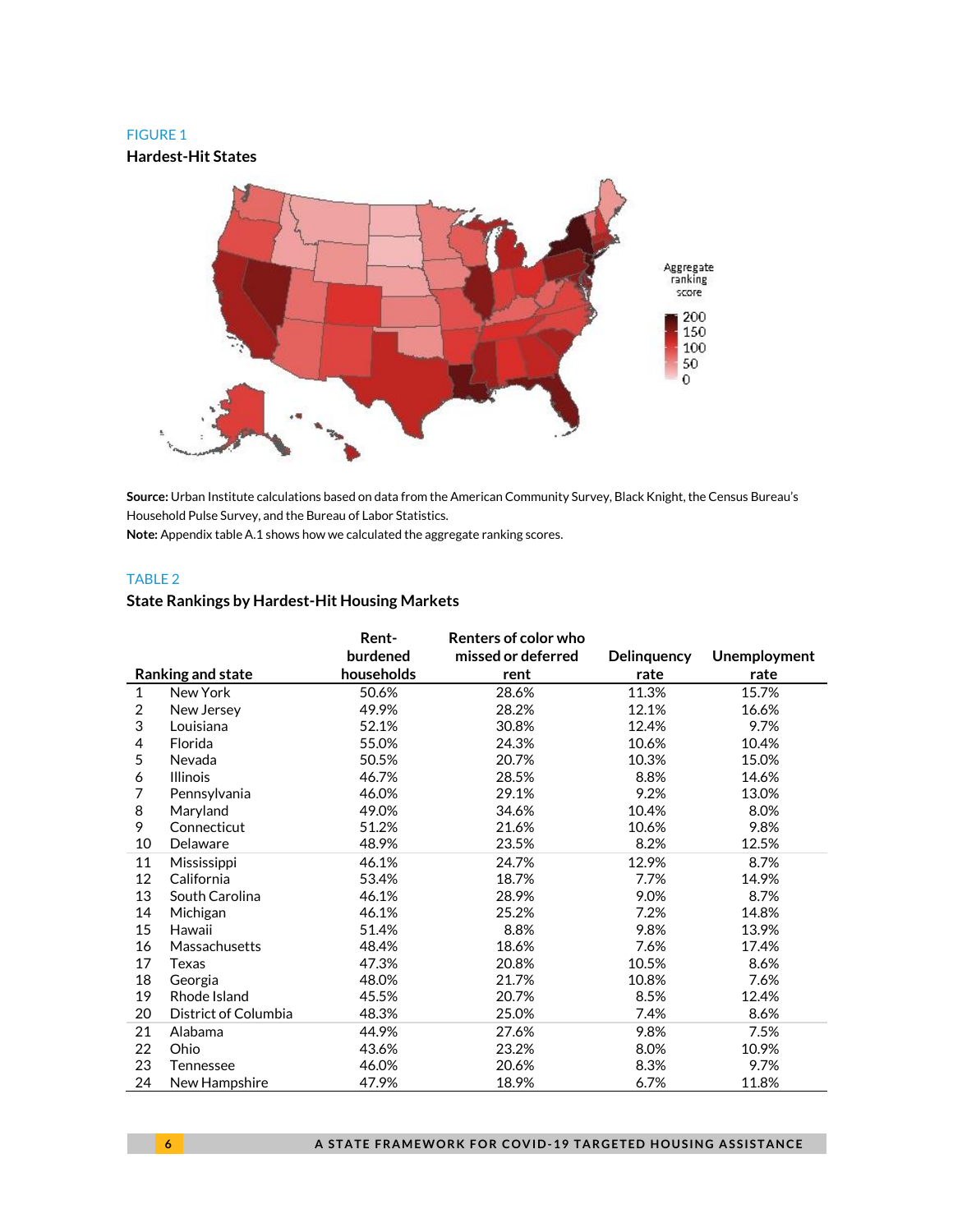|                 | Rent-<br>Renters of color who |            |                    |             |                     |
|-----------------|-------------------------------|------------|--------------------|-------------|---------------------|
|                 |                               | burdened   | missed or deferred | Delinquency | <b>Unemployment</b> |
|                 | Ranking and state             | households | rent               | rate        | rate                |
| $\overline{25}$ | Colorado                      | 50.3%      | 19.4%              | 5.9%        | 10.5%               |
| 26              | Arkansas                      | 43.1%      | 26.1%              | 8.3%        | 8.0%                |
| 27              | Indiana                       | 45.0%      | 18.5%              | 8.2%        | 11.2%               |
| 28              | Alaska                        | 42.7%      | 17.7%              | 9.7%        | 12.4%               |
| 29              | Virginia                      | 46.5%      | 18.8%              | 8.0%        | 8.4%                |
| 30              | North Carolina                | 45.7%      | 22.8%              | 8.2%        | 7.6%                |
| 31              | <b>New Mexico</b>             | 47.7%      | 20.4%              | 7.3%        | 8.3%                |
| 32              | Oregon                        | 48.8%      | 15.7%              | 5.7%        | 11.2%               |
| 33              | Missouri                      | 43.3%      | 25.0%              | 7.3%        | 7.9%                |
| 34              | Wisconsin                     | 42.8%      | 23.8%              | 6.4%        | 8.5%                |
| 35              | West Virginia                 | 42.7%      | 12.1%              | 8.2%        | 10.4%               |
| 36              | Arizona                       | 45.3%      | 16.5%              | 6.5%        | 10.0%               |
| 37              | Kentucky                      | 41.9%      | 33.5%              | 7.1%        | 4.3%                |
| 38              | Washington                    | 45.8%      | 16.0%              | 5.7%        | 9.8%                |
| 39              | Utah                          | 43.9%      | 24.3%              | 6.7%        | 5.1%                |
| 40              | Vermont                       | 41.9%      | 10.6%              | 7.5%        | 9.4%                |
| 41              | Minnesota                     | 45.4%      | 14.3%              | 5.9%        | 8.6%                |
| 42              | Kansas                        | 43.2%      | 18.1%              | 7.3%        | 7.5%                |
| 43              | lowa                          | 40.9%      | 21.4%              | 5.7%        | 8.0%                |
| 44              | Oklahoma                      | 41.9%      | 15.2%              | 8.0%        | 6.6%                |
| 45              | Wyoming                       | 39.6%      | 18.6%              | 6.1%        | 7.6%                |
| 46              | Maine                         | 42.8%      | 11.3%              | 7.4%        | 6.6%                |
| 47              | Nebraska                      | 40.3%      | 17.7%              | 6.1%        | 6.7%                |
| 48              | Idaho                         | 45.3%      | 15.8%              | 5.0%        | 5.6%                |
| 49              | Montana                       | 41.1%      | 18.1%              | 5.1%        | 7.1%                |
| 50              | North Dakota                  | 35.4%      | 17.7%              | 5.4%        | 6.1%                |
| 51              | South Dakota                  | 39.3%      | 12.8%              | 5.1%        | 7.2%                |

**Sources:** Urban Institute calculations based on data from the American Community Survey, Black Knight, the Census Bureau's Household Pulse Survey, and the Bureau of Labor Statistics.

**Note:** Delinquency rates are loans 30 or more days delinquent as a share of active loans not in foreclosure at the start of June. See appendix table A.1 for aggregate state rankings.

Almost every state has preexisting housing cost burdens, has suffered employment losses, and has residents in need of large-scale national rental assistance. In fact, researchers in the Urban Institute's [Rental Crisis Working Group estimate a national monthly need of \\$16 billion](https://www.urban.org/sites/default/files/2020/06/26/how_much_assistance_is_needed_to_support_renters_appendixes.pdf) in rental assistance (Strochak et al. 2020), not including other housing supports that will be critical through the recovery period. This estimate includes rent burden for all renters; for those affected by COVID-19, that amount is \$5.5 billion per month. This framework provides a data-driven approach to prioritizing resources and expanding reach. It includes a racial equity measure and can be used for directing assistance through any number of existing vehicles (i.e., state HFAs that are experienced in delivering disaster response programs and are already well connected to housing counseling and other financing resources). An expanded and targeted Hardest Hit Housing Fund in 2020, authorized by Congress, can help augment and expand resources quickly and mobilize local efforts to stabilize housing markets in the short and long term.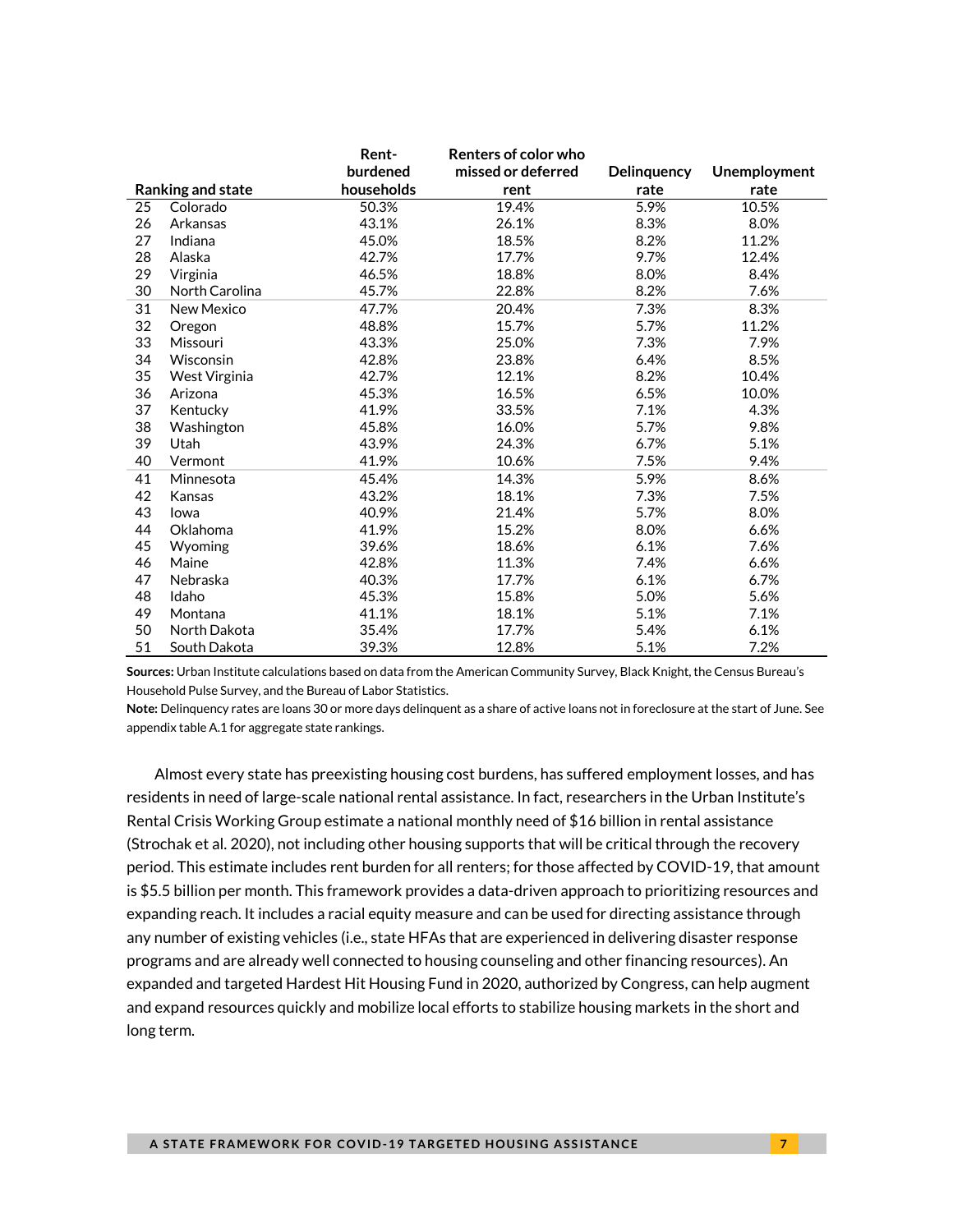By adopting a Hardest Hit Housing framework to prioritize and target solutions to the places and people most in need, we can begin to put together a comprehensive program with supports to help families now and avoid a wave of evictions and homelessness and a huge burden on state and local agencies that provide housing support services. Housing insecurity during COVID-19 has increased, cuts deep along racial lines, and is acute for renter households, and many paths are being considered. A Hardest Hit Housing Fund approach could complement and augment federal assistance programs and vehicles. Newly released Urban Institute research compared seven options for federal rental assistance and concluded that the Housing Choice Voucher Program and the Emergency Solutions Grant Program can deliver rent relief most efficiently and equitably during and after the pandemic (Galvez et al. 2020). How to coordinate federal rental assistance programs and target them using a hardest-hit framework needs further exploration. This brief does not aim to compare and advocate for any particular state and federal rental assistance vehicle but proposes a framework to allocate and target critical funding to those who most need it using new rankings of hardest-hit states to direct assistance to cover renter, landlord, and homeowner needs.

Leveraging well-established programs and housing agencies, and using measures that factor in hard-hit households and equity measures can help target limited housing assistance funds during the COVID-19 housing crisis. We offer one approach for targeting housing assistance and ensuring limited resources are directed efficiently and equitably, which could help inform a phased rollout of funding to the hardest-hit states. Safe and stable housing is paramount in this pandemic and will be key to recovery efforts. Reaching the most vulnerable households will take many resources, solid interagency coordination, a prioritization framework, and effective and evidence-based policy interventions.

### Appendix

### TABLE A 1

#### **Ranking the States by the Four Variables**

|    |                          |               | <b>Renters of</b><br>color who |                    |              |               |  |
|----|--------------------------|---------------|--------------------------------|--------------------|--------------|---------------|--|
|    |                          | Rent-burdened | missed or                      | <b>Delinguency</b> | Unemployment | Aggregate     |  |
|    | <b>Ranking and state</b> | households    | deferred rent                  | rate               | rate         | ranking score |  |
| 1  | New York                 | 46            | 46                             | 48                 | 49           | 189           |  |
|    | New Jersey               | 43            | 44                             | 49                 | 50           | 186           |  |
| 3  | Louisiana                | 49            | 49                             | 50                 | 28           | 176           |  |
| 4  | Florida                  | 51            | 37                             | 46                 | 33           | 167           |  |
| 5  | Nevada                   | 45            | 26                             | 42                 | 48           | 161           |  |
| 6  | <b>Illinois</b>          | 33            | 45                             | 36                 | 45           | 159           |  |
|    | Pennsylvania             | 28            | 48                             | 38                 | 43           | 157           |  |
| 8  | Maryland                 | 42            | 51                             | 43                 | 16           | 152           |  |
| 9  | Connecticut              | 47            | 30                             | 45                 | 30           | 152           |  |
| 10 | Delaware                 | 41            | 34                             | 32                 | 42           | 149           |  |
| 11 | Mississippi              | 31            | 38                             | 51                 | 25           | 145           |  |
| 12 | California               | 50            | 20                             | 25                 | 47           | 142           |  |
| 13 | South Carolina           | 29            | 47                             | 37                 | 25           | 138           |  |
| 14 | Michigan                 | 30            | 41                             | 17                 | 46           | 134           |  |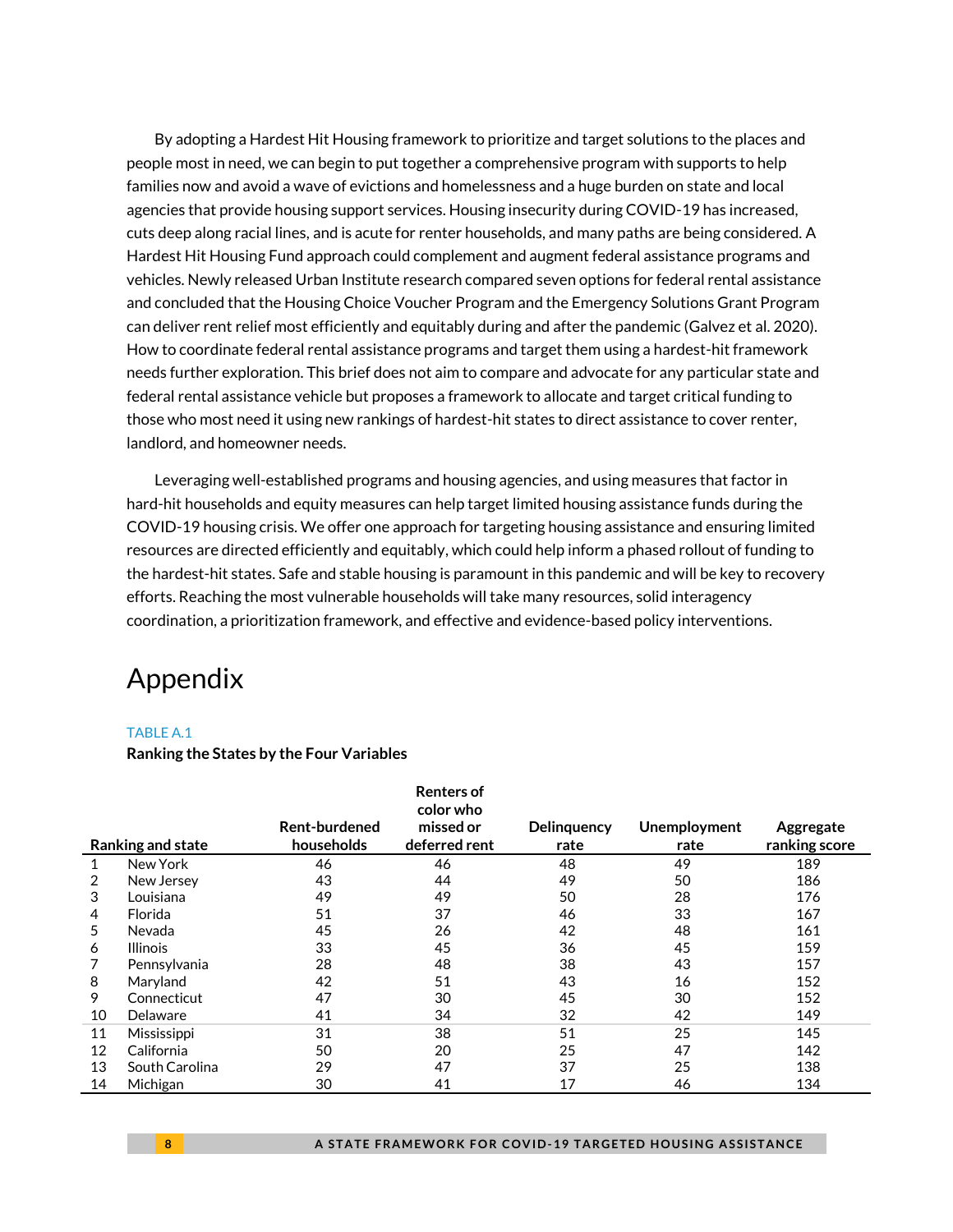|    |                      |                      | <b>Renters of</b> |             |                |               |
|----|----------------------|----------------------|-------------------|-------------|----------------|---------------|
|    |                      |                      | color who         |             |                |               |
|    |                      | <b>Rent-burdened</b> | missed or         | Delinquency | Unemployment   | Aggregate     |
|    | Ranking and state    | households           | deferred rent     | rate        | rate           | ranking score |
| 15 | Hawaii               | $\overline{48}$      | 1                 | 40          | 44             | 133           |
| 16 | Massachusetts        | 39                   | 18                | 24          | 51             | 132           |
| 17 | <b>Texas</b>         | 34                   | 28                | 44          | 22             | 128           |
| 18 | Georgia              | 37                   | 31                | 47          | 12             | 127           |
| 19 | Rhode Island         | 24                   | 27                | 35          | 40             | 126           |
| 20 | District of Columbia | 38                   | 39                | 22          | 22             | 121           |
| 21 | Alabama              | 19                   | 43                | 41          | 10             | 113           |
| 22 | Ohio                 | 17                   | 33                | 27          | 36             | 113           |
| 23 | Tennessee            | 27                   | 25                | 33          | 28             | 113           |
| 24 | New Hampshire        | 36                   | 22                | 15          | 39             | 112           |
| 25 | Colorado             | 44                   | 23                | 9           | 35             | 111           |
| 26 | Arkansas             | 14                   | 42                | 34          | 16             | 106           |
| 27 | Indiana              | 20                   | 17                | 30          | 37             | 104           |
| 28 | Alaska               | 11                   | 12                | 39          | 40             | 102           |
| 29 | Virginia             | 32                   | 21                | 26          | 20             | 99            |
| 30 | North Carolina       | 25                   | 32                | 29          | 12             | 98            |
| 31 | New Mexico           | 35                   | 24                | 20          | 19             | 98            |
| 32 | Oregon               | 40                   | 8                 | 7           | 37             | 92            |
| 33 | Missouri             | 16                   | 40                | 19          | 15             | 90            |
| 34 | Wisconsin            | 13                   | 35                | 12          | 21             | 81            |
| 35 | West Virginia        | 10                   | 4                 | 31          | 33             | 78            |
| 36 | Arizona              | 21                   | 11                | 13          | 32             | 77            |
| 37 | Kentucky             | 9                    | 50                | 16          | $\mathbf 1$    | 76            |
| 38 | Washington           | 26                   | 10                | 6           | 30             | 72            |
| 39 | Utah                 | 18                   | 36                | 14          | $\overline{2}$ | 70            |
| 40 | Vermont              | 8                    | $\overline{2}$    | 23          | 27             | 60            |
| 41 | Minnesota            | 23                   | 6                 | 8           | 22             | 59            |
| 42 | Kansas               | 15                   | 15                | 18          | 10             | 58            |
| 43 | lowa                 | 5                    | 29                | 5           | 16             | 55            |
| 44 | Oklahoma             | 7                    | 7                 | 28          | 5              | 47            |
| 45 | Wyoming              | 3                    | 19                | 10          | 12             | 44            |
| 46 | Maine                | 12                   | 3                 | 21          | 5              | 41            |
| 47 | Nebraska             | 4                    | 13                | 11          | $\overline{7}$ | 35            |
| 48 | Idaho                | 22                   | 9                 | $\mathbf 1$ | 3              | 35            |
| 49 | Montana              | 6                    | 16                | 3           | 8              | 33            |
| 50 | North Dakota         | $\mathbf{1}$         | 14                | 4           | 4              | 23            |
| 51 | South Dakota         | $\overline{2}$       | 5                 | 2           | 9              | 18            |

**Source:** Urban Institute calculations based on data from the American Community Survey, Black Knight, the Census Bureau's Household Pulse Survey, and the Bureau of Labor Statistics.

**Note:** Delinquency rates are loans 30 or more days delinquent as a share of active loans not in foreclosure at the start of June.

### **Notes**

 Karan Kaul and Laurie Goodman, "The Price Tag for Keeping 29 Million Families in Their Homes: \$162 Billion," *Urban Wire* (blog), Urban Institute, March 27, 2020, https://www.urban.org/urban-wire/price-tag-keeping-29 million-families-their-homes-162-billion.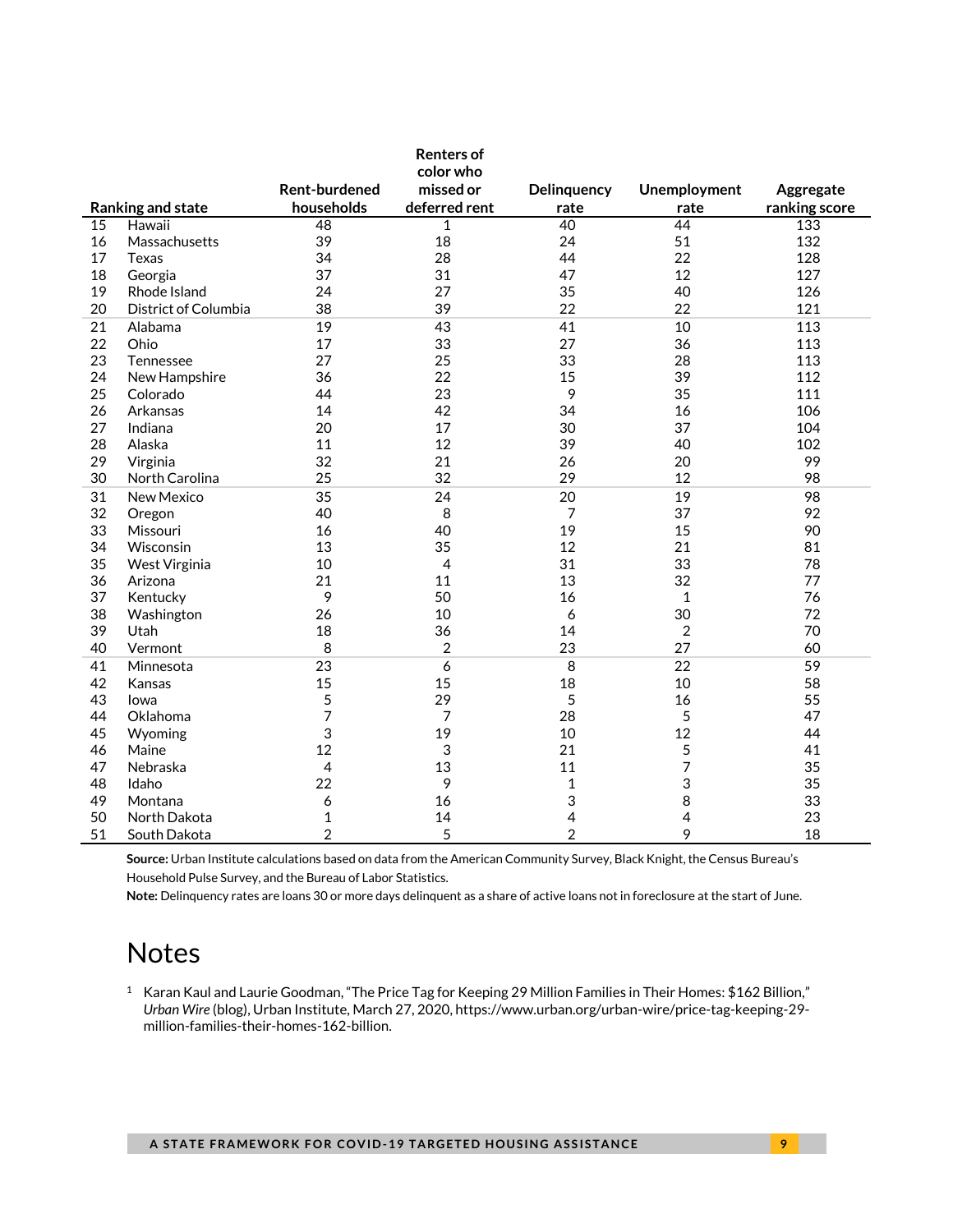- $2 \text{ Mary K. }$  Cunningham, Laurie Goodman, and Jung Hyun Choi, "Don't Overlook the Importance of Unemployment Benefits for Renters," *Urban Wire* (blog), Urban Institute, April 23, 2020, https://www.urban.org/urbanwire/dont-overlook-importance-unemployment-benefits-renters.
- $3<sup>3</sup>$  Laurie Goodman, Karan Kaul, and Michael Neal, "The CARES Act Eviction Moratorium Covers All Federally Financed Rentals—That's One in Four US Rental Units," *Urban Wire* (blog), Urban Institute, April 2, 2020, https://www.urban.org/urban-wire/cares-act-eviction-moratorium-covers-all-federally-financed-rentals-thatsone-four-us-rental-units.
- <sup>4</sup> Goodman, Kaul, and Neal, "The CARES Act Eviction Moratorium."
- <sup>5</sup> Solomon Greene and Samantha Batko, "What Can We Learn from New State and Local Assistance Programs for Renters Affected by COVID-19?" Housing Matters blog, Urban Institute, May 6, 2020, https://housingmatters.urban.org/articles/what-can-we-learn-new-state-and-local-assistance-programsrenters-affected-covid-19.
- $^{\rm 6}~\,$  Jared Walczak, "How the HEROES Act Would Allocate State and Local Aid for Coronavirus Relief," Tax Foundation blog, March 12, 2020, https://taxfoundation.org/heroes-act-state-local-aid/.
- $^7$  Aaron Shrover and Kathryn Reynolds, "To Stay Stably Housed, Renters Need \$16 Billion per Month in Housing Support during the COVID-19 Crisis," *Urban Wire* (blog), Urban Institute, June 15, 2020, https://www.urban.org/urban-wire/stay-stably-housed-renters-need-16-billion-month-housing-supportduring-covid-19-crisis.
- 8 Kate Coventry, "COVID-19 Makes It Clear: Housing is Healthcare," The District's Dime blog, April 14, 2020, https://www.dcfpi.org/all/covid-19-makes-it-clear-housing-is-healthcare/.
- $9$  "Hardest Hit Fund," US Department of the Treasury, last updated July 16, 2020, https://www.treasury.gov/initiatives/financial-stability/TARP-Programs/housing/hhf/Pages/default.aspx.
- $^{10}$  Jung Hyun Choi, Laurie Goodman, and Jun Zhu, "We Must Act Quickly to Protect Millions of Vulnerable Renters," *Urban Wire* (blog), Urban Institute, March 25, 2020, https://www.urban.org/urban-wire/we-must-actquickly-protect-millions-vulnerable-renters.
- $^{\rm 11}$  Shena Ashley, Alena Stern, Steven Brown, Ajjit Narayanan, Tomas Monarrez, and Margery Austin Turner, "Tracking COVID-19's Effects by Race and Ethnicity," Urban Institute, last updated July 30, 2020, https://www.urban.org/features/tracking-covid-19s-effects-race-and-ethnicity.
- $12$  Jung Hyun Choi, Jun Zhu, and Laurie Goodman, "COVID-19 Policy Responses Must Consider the Pandemic's Impact on Young Renters and Renters of Color," *Urban Wire* (blog), Urban Institute, April 7, 2020, https://www.urban.org/urban-wire/covid-19-policy-responses-must-consider-pandemics-impact-youngrenters-and-renters-color.
- $^{\rm 13}$  Jemima McEvoy, "A Federal Eviction Moratorium Protecting Millions Ends Today. Renters in These States Are Most at Risk," *Forbes,* July 24, 2020, https://www.forbes.com/sites/jemimamcevoy/2020/07/24/a-federaleviction-moratorium-protecting-millions-ends-today-renters-in-these-states-are-most-at-risk/#143e2f7316d2

### References

- Galvez, Martha, Kathryn Reynolds, Jorge Morales-Burnett, and Yipeng Su. 2020. "[Assessing Options for Federal](https://www.urban.org/sites/default/files/publication/102676/assessing_options_for_federal_rental_assistance_during_pandemic_0.pdf)  [Rental Assistance during the Pandemic.](https://www.urban.org/sites/default/files/publication/102676/assessing_options_for_federal_rental_assistance_during_pandemic_0.pdf)" Washington, DC: Urban Institute.
- Habitat for Humanity. 2020. "[Recommendations to Congress for the next COVID-19 Legislative Package.](https://www.habitat.org/sites/default/files/documents/HFHI-recommendations-to-Congress-for-fourth-COVID-19-package.pdf)" Washington, DC: Habitat for Humanity, Office of Government Relations and Advocacy.
- NCSHA (National Council of State Housing Agencies). 2020. "[State HFA Emergency Rental and Housing Assistance](https://www.ncsha.org/wp-content/uploads/State-HFA-Emergency-Rental-Assistance-Program-Matrix_2020.pdf)  [Program Matrix](https://www.ncsha.org/wp-content/uploads/State-HFA-Emergency-Rental-Assistance-Program-Matrix_2020.pdf)." Washington, DC: NCSHA.
- Neal, Michael, and Alanna McCargo. 2020. *[How Economic Crises and Sudden Disasters Increase Racial Disparities in](https://www.urban.org/sites/default/files/publication/102320/how-economic-crises-and-sudden-disasters-increase-racial-disparities-in-homeownership.pdf)  [Homeownership](https://www.urban.org/sites/default/files/publication/102320/how-economic-crises-and-sudden-disasters-increase-racial-disparities-in-homeownership.pdf)*. Washington, DC: Urban Institute.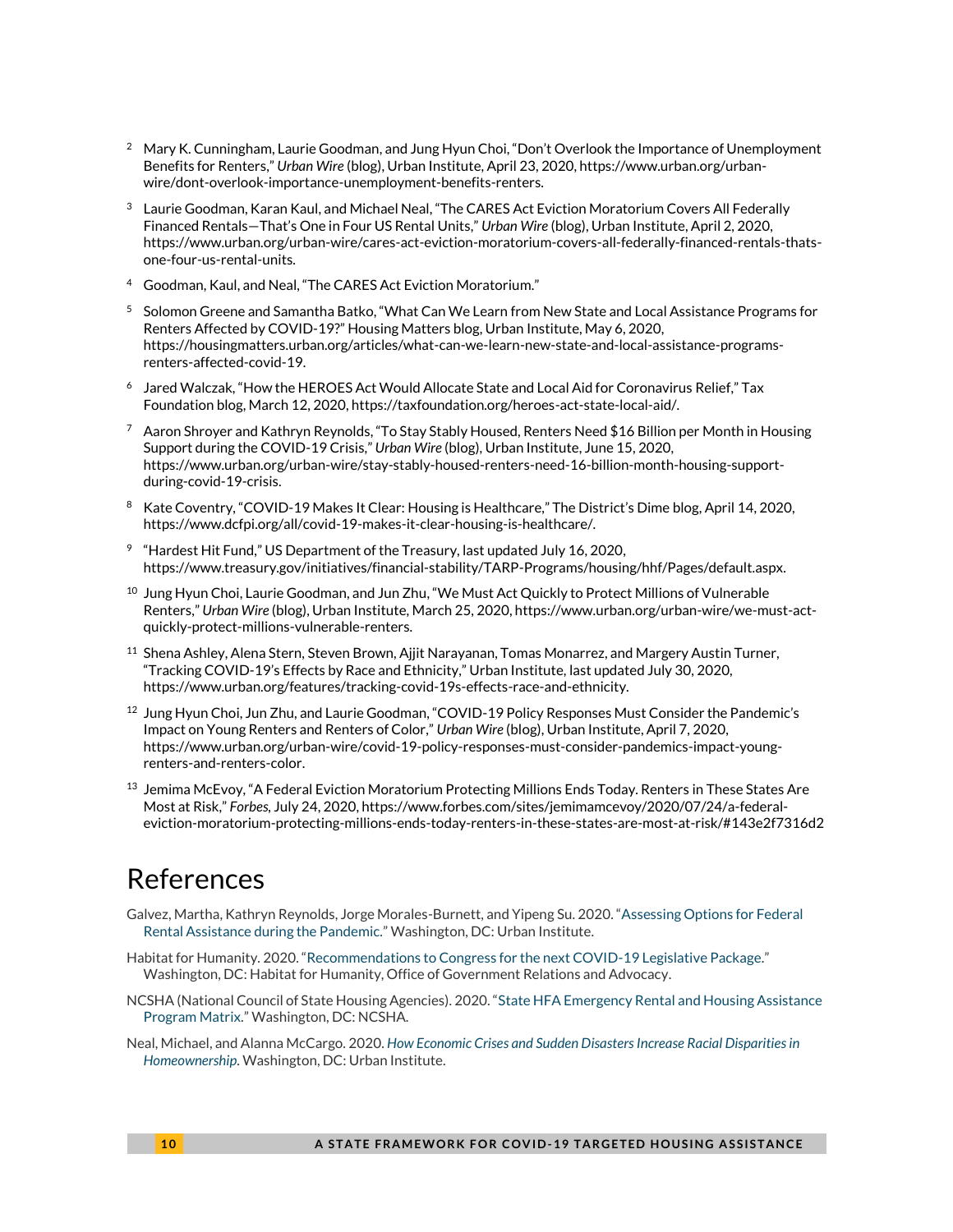Snyder, Kaitlyn. 2016. ["Hardest Hit Fund's Greatest Hits](https://nhc.org/wp-content/uploads/2017/10/Hardest-Hit-Fund.pdf)." Washington, DC: National Housing Conference.

Strochak, Sarah, Aaron Shroyer, Jung Hyun Choi, Kathryn Reynolds, and Laurie Goodman. 2020. "[How Much](https://edit.urban.org/sites/default/files/2020/06/26/how_much_assistance_is_needed_to_support_renters_appendixes.pdf)  [Assistance Is Needed to Support Renters through the COVID-19 Crisis? \(Appendixes\)](https://edit.urban.org/sites/default/files/2020/06/26/how_much_assistance_is_needed_to_support_renters_appendixes.pdf)." Washington, DC: Urban Institute.

# Errata

This brief was corrected August 6, 2020. An earlier version was published before going through the Housing Finance Policy Center's internal review. The following sections were substantially rewritten: the fourth and sixth paragraphs of the Background section, the first paragraph of the Method for Targeting Funding section, and the final three paragraphs of the Hardest-Hit States section. Also, the second paragraph of the Method for Targeting Funding section was previously part of the Hardest-Hit States section.

# About the Authors

**Alanna McCargo** is vice president for housing finance policy at the Urban Institute, where she leads the development of research programming and strategy, as well as key industry, nonprofit, and data collaborations for the center. Her work focuses on reducing racial homeownership gaps, removing barriers to ownership, and building wealth equity. McCargo has held leadership roles in the private, public, and nonprofit sectors. From 2008 to 2011, she led the team supporting the US Treasury on housing recovery programs, including Making Home Affordable and Hardest Hit Funds during the Great Recession. McCargo serves on nonprofit boards and committees with a focus on financial well-being, community development, and housing security. She has a BA in communications from the University of Houston and an MBA from the University of Maryland and holds a certificate in nonprofit policy leadership from Georgetown University.

**Jung Hyun Choi** is a research associate in the Housing Finance Policy Center at the Urban Institute. She studies urban inequality, focusing on housing, urban economics, real estate finance, and disadvantaged populations in the housing market. Before joining Urban, Choi was a postdoctoral scholar at the University of Southern California Price Center for Social Innovation, where her research examined innovative housing and social policies to enhance quality of life for low-income households. Choi holds a PhD in public policy and management from the Price School of Public Policy at the University of Southern California.

**John Walsh** is a research assistant in the Housing Finance Policy Center. Before joining Urban, he interned with the US Department of Housing and Urban Development in the financial management division. Walsh graduated from Indiana University's School of Public and Environmental Affairs with a degree in policy analysis, a minor in economics, and a certificate in applied research and inquiry. As a senior, he coauthored his thesis on the Community Reinvestment Act and its impact on mortgage outcomes during the 2008 economic recession.